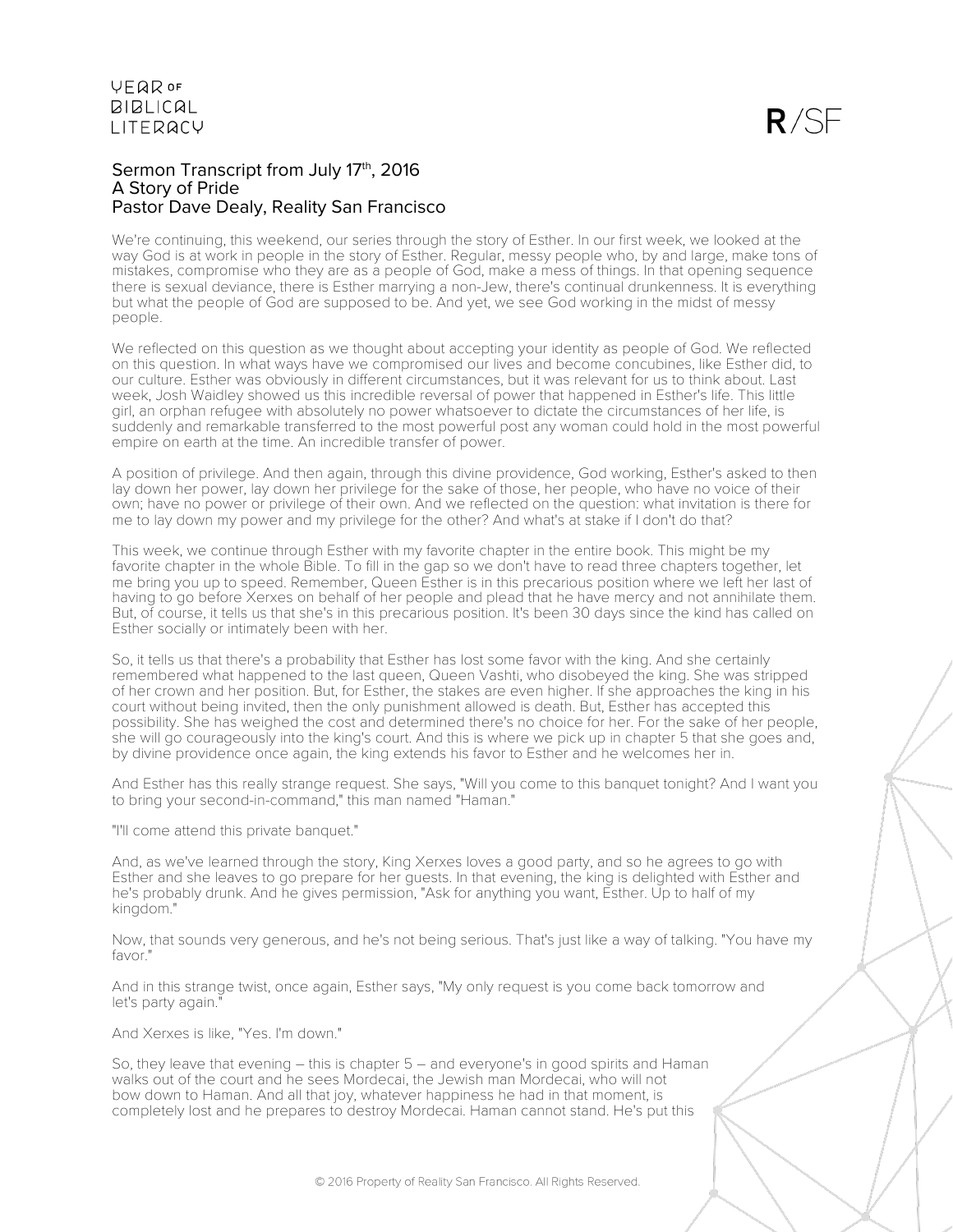### **VEQR OF BIBLICAL LITERACY**



decree out to destroy the people of Israel, but he can't wait. So, the next day, he is going to have Mordecai impaired on a stake 75-feet high so everyone can see what happens when you mess with Haman.

And that's where the story brings us. Open your Bibles to chapter 6 and let's read together.

Esther 6: "That night the king could not sleep; so he ordered the book of the chronicles, the record of his reign, to be brought in and read to him. It was found recorded there that Mordecai had exposed Bigthana and Teresh, two of the king's officers who guarded the doorway, who had conspired to assassinate King Xerxes.

"'What honor and recognition has Mordecai received for this?' the king asked.

"'Nothing has been done for him,' his attendants answered.

"The king said, 'Who is in the court?' Now Haman has just entered the outer court of the palace to speak to the king about hanging Mordecai on the gallows he had erected for him.

"His attendants answered, 'Haman is standing in the court.'

"'Bring him in,' said the king.

"'When Haman entered, the king asked, 'What should be done for the man the king delights to honor?'

"Now Haman..." – good old Haman – "...thought to himself, 'Who is there that the king would rather honor than me?' So he answered the king, 'For the man the king delights to honor, have them bring a royal robe the king has worn and a horse the king has ridden, one with a royal crest placed on its head. Then let the robe and horse be entrusted to one of the king's most noble princes. Let them robe the man the king delights to honor, and lead him on the horse through the city streets, proclaiming before him, 'This is what is done for the man the king delights to honor!'"

"'Go at once,' the king commanded. 'Get the robe and the horse and do just as you have suggested for Mordecai the Jew, who sits at the king's gate. Do not neglect anything you have recommended.'

"So Haman got the robe and the horse. He robed Mordecai, and led him on horseback through the city streets, proclaiming before him, 'This is what is done for the man the king delights to honor!'

"Afterward Mordecai returned to the king's gate. But Haman rushed home, with his head covered in grief, and told Zeresh his wife and all his friends everything that had happened.

"His advisors and his wife said to him, 'Since Mordecai, before whom your downfall has started, is of Jewish origin, you cannot stand against him–you will surely come to ruin!' While they were still talking to him, the king's eunuchs arrived and hurried Haman away to the banquet Esther had prepared."

This is God's Word. Let's pray.

God, I believe You have, in this crazy story, a beautiful message for us. So, would You, Lord, give us eyes to see? Would You give us ears to hear? Would You give us hearts to receive? Lord Jesus, would You use me today for Your glory? May my words and my thoughts be glorifying to You, Jesus, and would You bless us together by Your Spirit. In Jesus' name, amen.

So, here the story is. Esther has petitioned for the life of her people. She's thrown her first banquet. Haman goes into the evening after the first banquet feeling so good. And yet, nothing has changed in the circumstances for God's people. They're still scheduled for mass genocide in the coming weeks due to Haman and Xerxes. Esther has still yet to reveal her true identity as a Jewess, and very probably will die as well. Mordecai, Esther's adoptive guardian, still mourns and fears for his people. So, while all of these things are at work and we begin to see this thing play out, the circumstances haven't changed, yet, for God's people. They hang in the balance.

So far, in the story of Esther, we've spent a lot of time unpacking Esther, the hero of our story; the centerpiece. And we've unpacked King Xerxes and this appearance of power and authority, but really this impotence when it comes to leadership. But, we haven't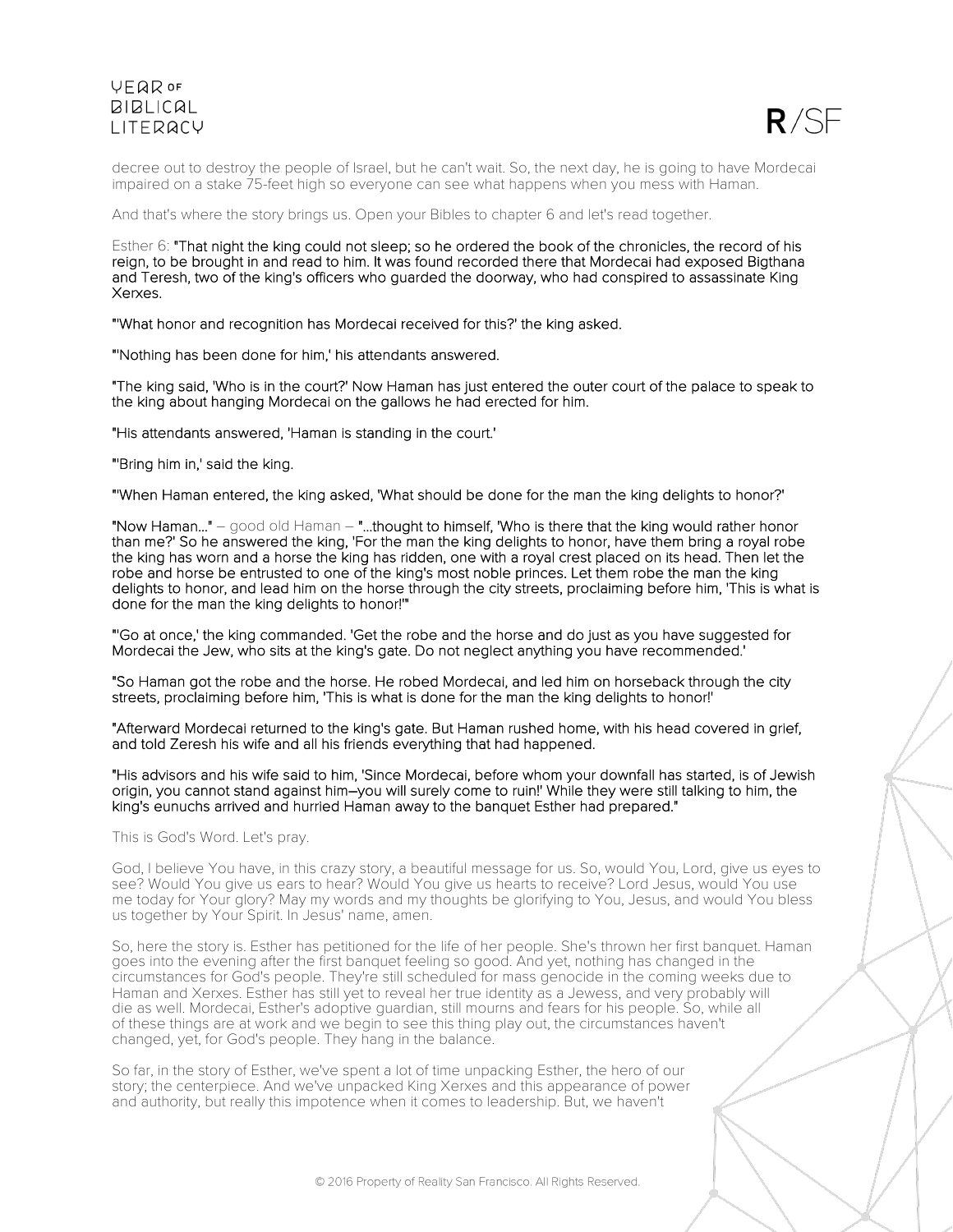## **VFQR OF BIBLICAL** LITERACY



talked much about our antagonist. And every good story needs an antagonist. That person who is just plotting and twisting and throwing grenades into the path. Chapter 6 is this pivotal moment and it hinges around our antagonist, Haman. It's that pivotal moment in the story where everything begins to shift, and all of this is connected to this man, Haman.

So, let's unpack who Haman is and what's going on in him. Where does he come from? In chapter 3 of Esther, we're introduced to Haman. In a quick verse, we're given an important clue about where he comes from and why it matters. It says that Haman is an Agagite. See, Haman is not Persian. He's not from Xerxes tribe. He's an immigrant, like Esther and Mordecai. Another people group taken over by the Persians. A group called the Amalekites. And, as we've said through this Year of Biblical Literacy that we've been going through, sometimes you get in places in the Bible where you need to read backwards first before you can move forward.

And this is one of those moments where we're looking backward at 1 Samuel 15 in the early stages of Israel as a nation. And in that chapter, 1 Samuel 15, the young nation of Israel is attacked for the first time by an outside group, and it's the Amalekites. It's Haman's people. And they're attacked by this king; King Agag. Remember, it said Haman was an Agagite. He comes from the line of King Agag.

So, in 1 Samuel 15, God gives King Saul, Israel's first king, the command to destroy the Amalekites; every bit of them. There should be nothing left. Not even their animals, their livestock, should be left is what God commands of King Saul. But, King Saul makes a different decision and he decides to spare King Agag and parts of his tribe. And, for this disobedience, this moment, two things happen. Well, a lot of things happen. But, two in particular. God removes His Spirit from Saul. His favor's no longer on Saul and Saul's downfall begins. And, 500 years later, Saul's direct descendent, Mordecai – who we're told early on in this story – is facing off against King Agag's descendant, Haman.

This war, 500 years later, is still taking place. And, because of this disobedience, Israel is again on the brink of annihilation; this time in the hands of Haman the Agagite. Now, if there is any character in the entire Bible that manifests the full blown sickness of pride in a person's life, it's Haman. Haman is a great case study on pride in the human heart. Haman's pride is on full display throughout this whole story. In the beginning, we're told that Haman has been promoted to second-in-command over the entire empire. Second only to Xerxes. And yet, we're also told as kind of this comedic point by the author that Xerxes has made a decree that everyone has to bow down to Haman.

Now, think about that for a second. This is a day and age and culture where bowing down to the king or the prime minister would be a natural thing. Everyone would be doing that anyway. So, what this really means is Haman is incredibly obnoxious. This either means that people are not bowing down to Haman out of disrespect, they just don't like him, or Haman wants so much recognition, so much power and control that he wants a law passed that everybody knows you have to bow down. That's how powerful Haman is. That's how much King Xerxes thinks of Haman.

It's incredible. And, of course, there's one man in our story who refuses to bow down to Haman; law or no law. And that is Mordecai. And this incites Haman's ridiculous overreaction where he decides, "It's not just enough to wipe out Mordecai, I want all of his people through the entire empire completely wiped out; destroyed. That'll show him for not bowing down."

Interesting side note: as we read through the story of Esther, we see people's decisions, we see Esther kind of wrestling with whether to go before Xerxes or not and asking for people to fast. We see Mordecai wrestling with the mourning and fear for his people. We see what people are doing, but it's only Haman who the author gives us this inside look into his thoughts and into his heart. He's the only character. So, when the author says, "Haman scorned the idea of killing only Mordecai, but instead looked for a way to destroy his people," you're given this glimpse into his thoughts and into his heart, which is where pride resides. In the deepest parts of our thought; in the deepest parts of our heart.

Haman, of course, gets his way and he seems well until this complete reversal in chapter 6 where everything is turned completely upside down. This pivot point in the story. It is Haman's greatest display of pride unveiled, and it's in these opening moments. It starts with a question from the king. This question from the king: "What should be done to the one the king delights to honor?"

Would you guys underline that question? Would you highlight it? Would you just hold on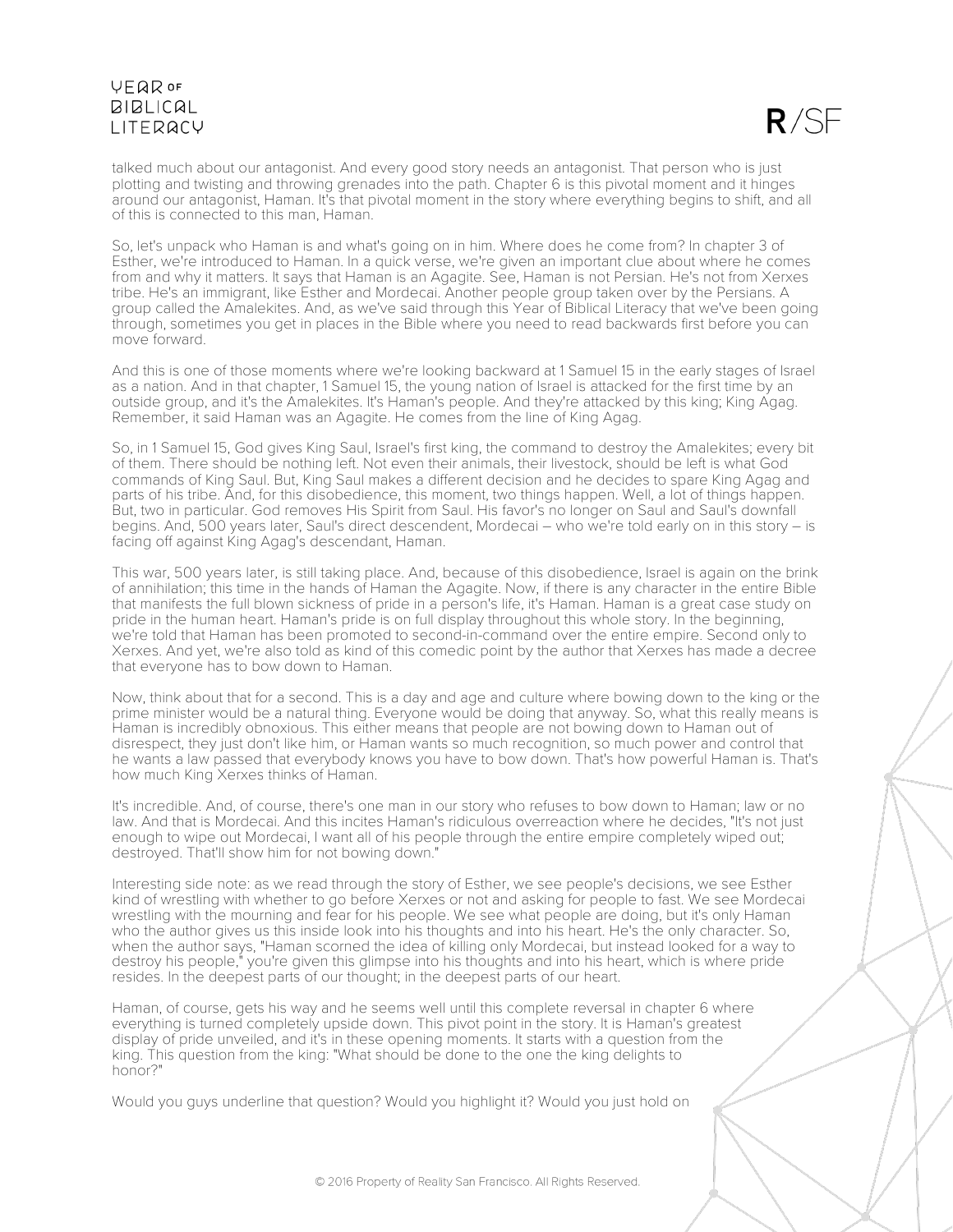# **VEQR OF BIBLICAL LITERACY**



to it? Just pack it away. This is such a powerful question. "What should be done for the one the king delights to honor?"

And here, in this moment, is where all of Haman's grasping, all of his narcissism, all of his insecurity, all of his self-obsession just spills onto the floor. Like, he can't hold it in. "Who is there that the king would rather honor than me? Of course."

Have you ever met someone this self-obsessed? People are like, "Yes. I know that guy."

In our day, of course, 2,500 years later, not a lot has changed. Right? In our culture, we have over the top sports athletes, we have entertainment icons, we have caricature politicians. It's not hard to find examples of pride gone wild in our culture. Yesterday, my wife and I were driving with our two younger girls, Reagan and Maggie (10 and 7). We were driving to pick up our oldest daughter, Grace, from camp. She'd been at camp all week. It's about an hour and a half drive south into the Santa Cruz mountains.

We're driving and Noelle and I are talking and the girls had my phone and they're on Spotify and they're just picking songs. You know, the songs they want to listen to. Just pulling up whatever. Which is just a weird thing for me. I know most of you never lived through an age where there was radio where you had to wait for the song you were hoping to hear. It's called delayed gratification. Tuck that one away as well. An important virtue. My kids don't understand delayed gratification. They're picking out all these songs. So, Noelle and I are talking and then I hear this in the background:

"Who's that sexy thing I see over there? That's me, standing in the mirror. What's that icy thing hanging 'round my neck? That's gold. Show some respect. I thank God every day that I woke up feeling this way. I can't help loving myself and I don't need anybody else. Nuh uh. If I was you, I'd want to be me too."

She's not done.

"I walk in like a dime piece. I go straight to V.I.P. I never pay for my drinks. My entourage behind me."

Now, this part, I have to admit, I get pretty lost in this part right here:

"My life's a movie. Tom Cruise. So bless me, baby, achoo."

That probably has some significant meaning, but it's lost on me.

"And if they tried to, they can't do it like I do. I thank God every day that I woke up feeling this way. I can't help loving myself. I don't need nobody else. Nuh uh. If I was you, I'd want to be me too."

God bless Meghan Trainor. Now, this is a great example of pride taking just a sliver of truth – just a sliver of truth – and blowing it up on steroids and twisting it. There is this moment where she says, "I can't help loving myself." And we would say self-esteem is a really important thing. We would say, "Yes. Have a good self-image. Absolutely. That's a good thing."

But, all the other stuff? Wow. Really? If I was you, I'd want to be me too? I thank God every day I woke up feeling this way? Like, this is such a great example of the definition C.S. Lewis gives of pride; an obsession with the self. Listen how he puts this in Mere Christianity:

"Pride is the ruthless, sleepless, unsmiling concentration on the self."

Listen to those word. Ruthless; it will do anything. Sleepless; there is no rest. Unsmiling; it has no joy connected to it. Ruthless, sleepless, unsmiling concentration on the self. Haman is so self-obsessed that when this question comes from the king, "What should be done for the one the king delights to honor?" there isn't even a pause. There isn't even a hint of humility to even ask a question. "Have I earned an honor? Have I done something he would want to honor me for?"

To ask the question, "What are the circumstances leading to the king asking this question? What's the context?"

Does Haman give himself even a moment to ask the king, "Who did you have in mind?"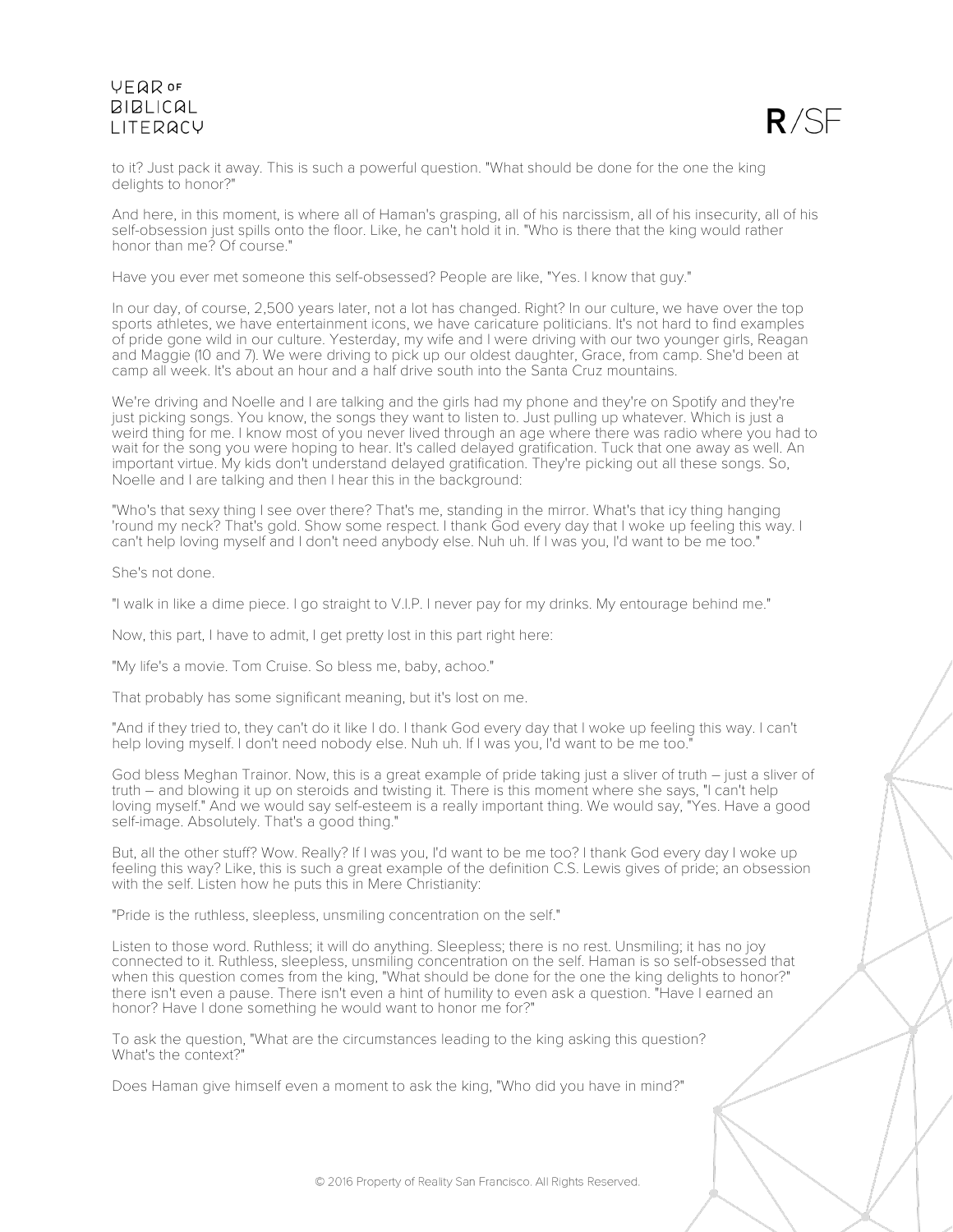# **VFQR OF BIBLICAL LITERACY**



Not even a glimpse. Not even a hesitation. For Haman, he is so self-obsessed that he immediately puts himself into the seat of honor, because that is where Haman lives every day. Every day. Haman, in his own mind, is always the man of honor; is always the delight of the party; is always the best in any circumstance. How tiring it must be to be Haman. I hope you can have empathy for the thought of this constant striving in Haman. What a weary life it must be to continually be concerned and focused on yourself and your circumstances.

Haman's reply to King Xerxes to that question, "What should be done for the one the king delights to honor," it is loaded with meaning. Listen carefully to what Haman asks for. "Give me a robe the king has worn. Give me a horse with the royal crest, one that the king himself has ridden. And parade me through the city celebrating me before the whole empire."

Now, we already know in the story that Haman has wealth, he has power, he has privilege beyond anyone else in the kingdom, save one person. When the king asks what should be done for the one the king delights to honor, Haman knows exactly what he wants. "Make me king for a day. Give me your spot for one day. I want your robes and I want your horse and I want your seat and I want your praise. I want to be you. Make me king for one day."

For someone who has everything, this is the only thing left to ask for. "I want to sit in the seat of the king." And isn't that what pride always wants? To sit on the throne. The power to make every decision unchecked; limitless authority. It's been the same temptation in the human heart from the very beginning when the serpent asked a simple question: "Did God really say don't eat of this tree? Surely you won't die. Instead, you will be like God. You will be like God."

This is what makes pride the great sin. It seeks to dethrone God and become comfortable in His seat. Now, Haman is without question an over the top character. Over the top. But, are we so different from Haman? Are we all like Haman in our own way? Buckle in. Tim Keller does a terrific job unpacking some ways pride can hide itself in everyday life and he puts it this way: there are two forms of pride. Superior pride is when you're always measuring yourself against others and finding yourself superior.

"I'm in better shape than that person. I have a better position than that person. Oh, I'm smarter than that guy for sure."

Inferior pride is always measuring yourself against others and finding yourself inferior.

"Oh, I'll never look like that. Oh, that person's got that position? They're way more talented than I am. Man, I'll never make it to that position."

Either way, you are obsessing about yourself. In a superior way or an inferior way, you're obsessing about yourself. And, if you're like me, you just bounce back and forth between the two. Last night – I wish I could say this was two years ago and I've matured. A long time ago. I wish I could say I knew a guy who this happened to.

Last night, Noelle and I are at Trader Joe's and we just had to grab a few things. We had like 10 things. And I've got my wheely cart, push cart, and it's got 10 things in it and I go into the open line and I roll in and the dude at the counter looks at me and he just goes like this. And I look above him and there's a sign that says, "Hand baskets only."

And I'm like, "Oh, okay." And I'm thinking in my head, "Okay. There's actually no one in line right now and there's an empty hand basket on the counter. What if I just take my 10 things and put it in that? Then can I check out?"

I'm thinking this. And, while I'm saying it, three other people come in line behind me and the guy's like, "Hey. Sir. You need to move your cart."

And I'm like, "Whoa. Who's the cart Nazi? What's the deal? There's no one here."

And, as I'm saying this he's like, "Sir. Please go in the other line. This is for hand carts only."

And I'm flustered and now there's like five people behind me. So, I'm like, "Okay. I heard you." And I back my cart up and I wheel over and I kind of give him the stink eye a little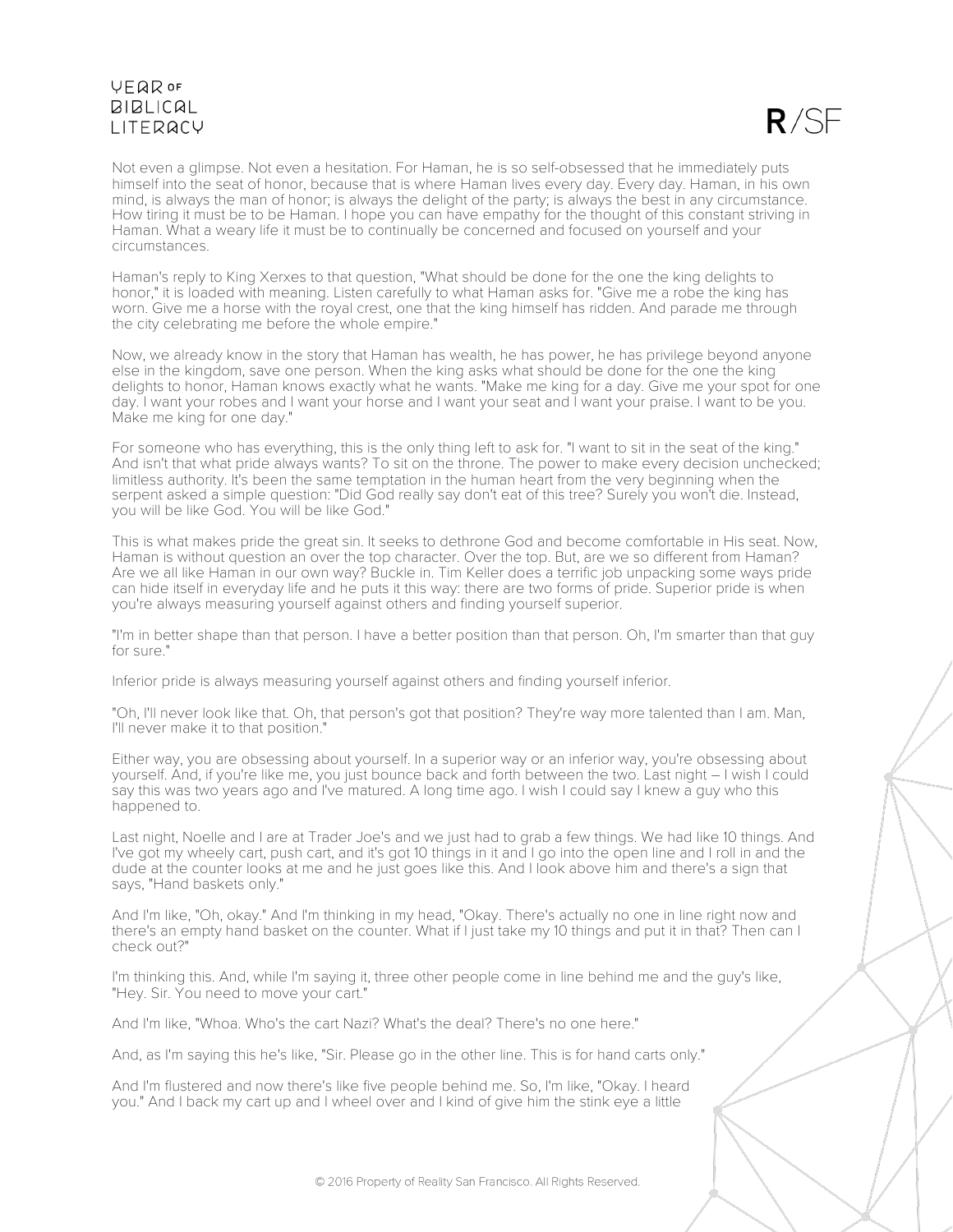# **VFQR OF BIBLICAL LITERACY**



bit. And here's what's going through my head. I'm just going to be super honest with you guys. Here's what's going through my head:

Step one: I think, "Man. That guy's a jerk. Why is that guy such a jerk?"

And then step two: my old friend pride says, "He's not just a jerk, he's an idiot."

"Oh, yeah. That guy's a total idiot."

Step three: "You know what? That guy's older than me and he's working as a checkout clerk at Trader Joe's. I'm better than that guy."

I'm being honest with you guys. You can judge me for it. That's fine. But, I'm being honest with you guys. This happens in a matter of like three seconds. "Well, that guys a jerk. No, actually, he's an idiot. Actually, I'm way better than that guy, so he can keep his hand basket to himself. I'm going to go do my thing."

And Noelle's looking at me and she's like, "What's going on?"

"I don't want to talk about it."

We get in the car and have a whole debrief and I'm like, "Can you believe this guy? He's making me move because the hand cart and da da da da."

And she says, in her Noelle, beautiful, loving, voice of God way, "It sounds like this really stirred something up in you."

"No. I'm fine."

Here's the thing. Okay. Let's break this down for a minute. Here's what happened. I'm in this stupid line and this guy says to me, "You can't be in this line," and I'm embarrassed. I'm offended right away that he would point out that I am in the wrong line. And then it's compounded by these people that are gathering behind me hearing this guy say, "Go to the other line. Hey, bro. Go to the other line. You're in the wrong line."

And I'm embarrassed and I'm angry. So, my pride just takes that little seed of inferiority and it flips it into superiority. "Oh, you're better than that guy. Just don't even worry about that guy. He's an idiot."

And I'm just telling you guys, this is what is like the hula hoops all day long that I jump through. And I hope you'd be honest and say you do too. Maybe you wouldn't. But, I hope you would say that this is the constant churning in our heart of inferiority, superiority, "Where do I fit? Who am I better than?"

And here's what pride does: it makes you a fool. It makes you a fool. It keeps you from ever learning from your mistakes. It keeps you just justifying, constantly, your behavior. It's always someone else's fault. It's always tough circumstances. It's always miscommunication. It makes you evil. Pride makes you evil. Guys, we just are living in this world of chaos right now. Just chaos. And if we could be honest, like if you dig down, there is just pride at the center of all of this chaos. In some way, shape or form there is just pride at the center.

Tim Keller says pride is the carbon monoxide of sin. It's killing you slowly without you even knowing it. It is just present all the time. Now, we can – this is a Keller line again. I'm plagiarizing it. This is so good though.

He says, "We know when we're doing certain sins."

Like, if you're committing adultery you don't say, "Oh, you're not my wife." Like, if you're stealing, you don't think, "Oh, I don't know where this 10 grand came from. Oh, 10 grand, where'd you come from?"

But, no one would ever sit and say, "I just deal so much with pride. It is this root that bears the fruit of death and decay and evil and foolishness in our life."

Let's take a litmus test real quick. If we're honest, haven't you, through this whole time, just been thinking about someone else? Like, through this whole thing you've been thinking like, "Oh, I'm going to send this to this guy. I know somebody who needs to hear this. I